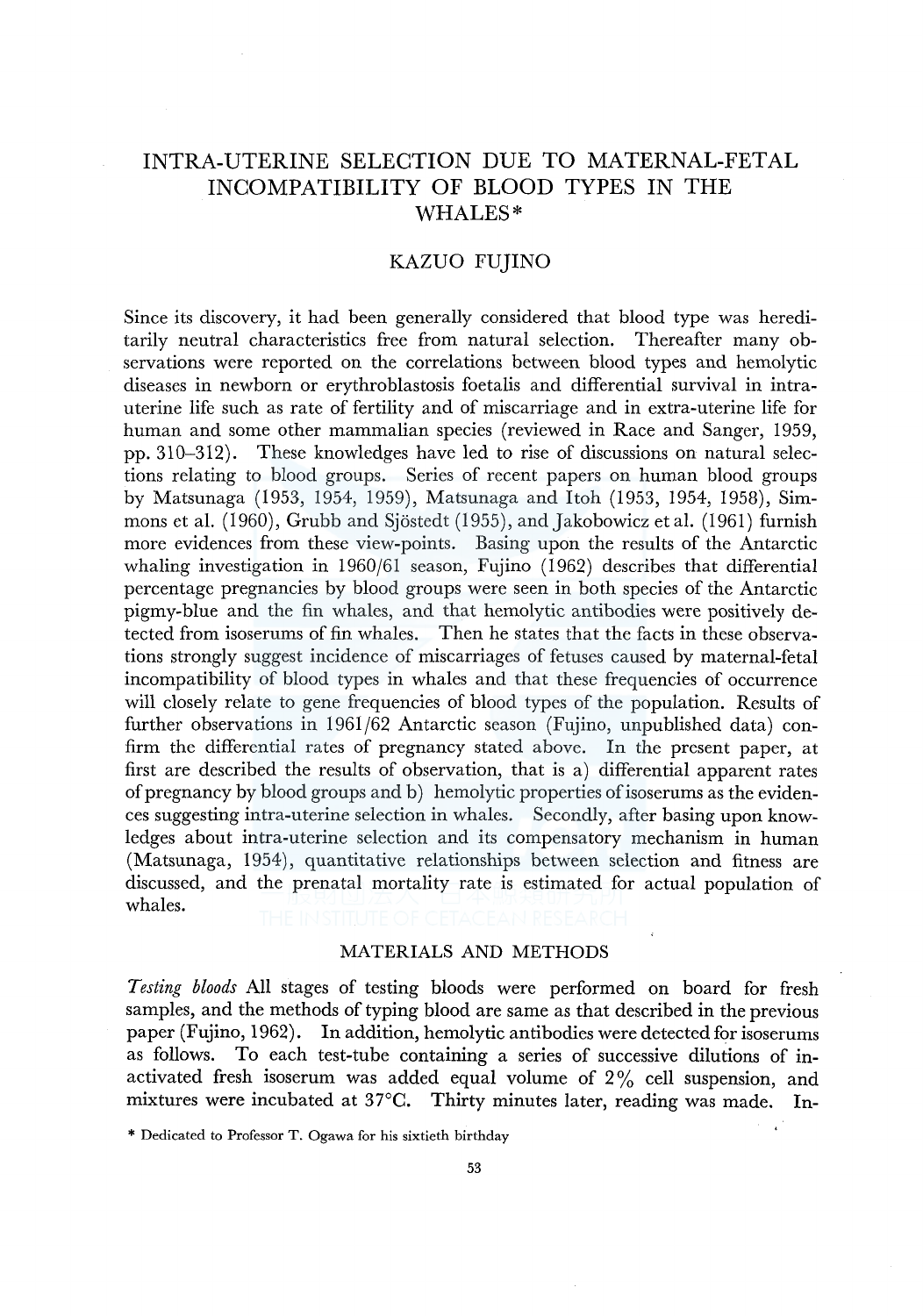direct Coomb's Test (1.C.T.) was undertaken as follows (refer Race and Sanger, 1959). To each tube containing two drops of a series of succesive dilutions of isoserum was added equal volume of  $2\%$  cell suspension, and mixtures were incubated at 37°C for one hour. After being washed three times with cool saline, two drops of 1 : 10 diluted immune rabbit antiserum, prepared by injecting fin whale serum, were added to the coated cells. Ten minutes later, results of reactions were observed.

*Observing ovary and internal reproductive organ* ef *female whales* As it is generally considered that corpus albicans survive on ovary throughout life of female whale even after diminishing in size (Mackintosh, 1929 and Laws, 1961), one can know accumulated number of past ovulation for each individual by counting the ovarian corpora. When carcases of female whales were treated on board, ovaries were taken out and were observed. Individuals, of which existence of ovarian corpora were positively detected, were recognized as sexually mature. Simultaneous observations on uterine conditions were made to discriminate pregnancy or not. Female, from which fetus was found in their uterus, always possesses functional corpus luteum in the ovaries. Sometimes, however, observation encounters females from which no fetus was found in spite of existence of functional corpus luteum in their ovaries. These are generally interpreted to correspond with one of following three cases, that is, I) the corpus is originated from mere ovulation without fertilization, 2) tiny embryo at a very younger stage of conception was missed or 3) it has not passed so long time since fetus had been lost because of shock when killed or of physiological factors. For some individuals of females additional observations were made by author himself for intra-uterine conditions especially for degree of congestion of mucous membrane.

# EVIDENCES SUGGESTING INTRA-UTERINE SELECTION RELATING TO BLOOD GROUPS

First of all, problems identifying breeding subpopulations should be discussed here. After studying summarized results of marking return including those taken after his previous work (Brown, 1954), Brown (1962) stated as follows. "Marks from fin whales do suggest that fin whales from different breeding-populations may intermingle on the feeding-grounds, and that the ' groups ' of whales within the whaling Areas may include animals belonging to more than one breeding population. Thus, sector of area III which lies to the south of South Africa has been shown to contain during the southern summer fin whales from the populations of the South Atlantic and Indian Oceans." Fujino (1962) extends blood typing investigation, which was undertaken to identify breeding population of the North Pacific fin whales (Fujino, 1960), to the Antarctic fin whales, and states that " The frequency of occurrence of Ju blood types of finbacks suggested that a portion of the Atlantic population from area II migrates to area III and mingles with the population there." Frequencies of occurrence of Ju2-positive types were estimated approximately as 2 per cent for the aboriginal population of the area III and as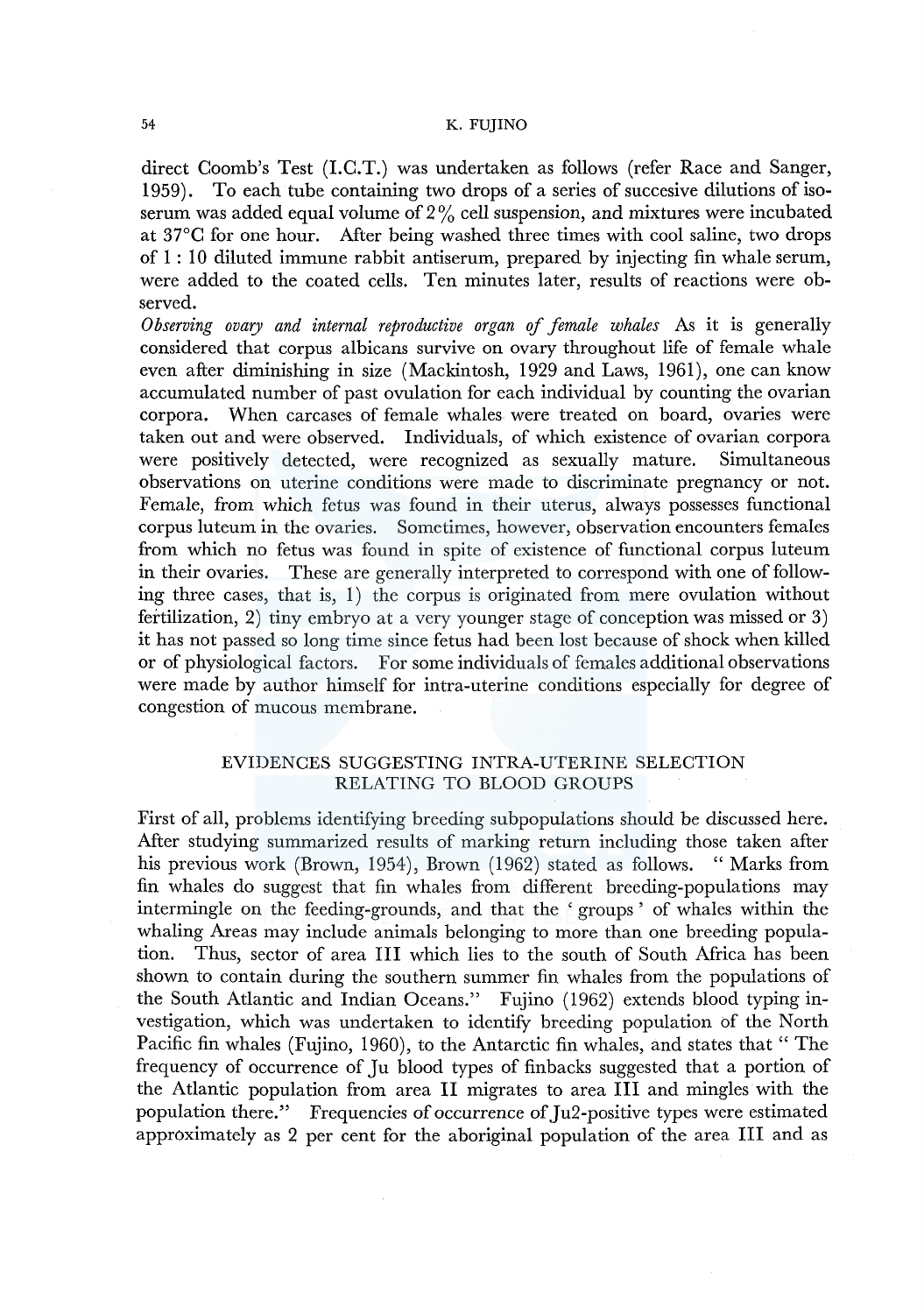30 per cent for the postulated Atlantic population which partly contribute to the stocks in the area III, and estimation of intermingling ratio between both populations were made for the sample taken from area III in 1960/61 season. Results of further investigation in 1961/62 confirm existence of geographical non-random distribution of frequency of occurrence of blood types stated above, and suggest existence of the additional different populations in the area IV of which frequency of occurrence of Ju2-positive types reveals somewhat higher figure than that of aboriginals in the area III (Fujino unpublished data). These might support the already-cited knowledges which was noted by Brown (1962). When various parameters for population study were obtained from area in which migratory ranges of different populations overlapped each other, the figures should be separated into those proper to each pure population. Figures for the postulated Atlantic population in Table 1 were obtained by summarizing data on several days in which daily incidence of Ju2-positive blood types jumped up significantly (refer Fujino, 1962).

TABLE 1. FREQUENCY OF OCCURRENCE OF FIN WHALE Ju MAJOR BLOOD TYPES IN THE AREA III OF THE ANTARCTIC\*

| Blood type                                       | Postulated Atlantic<br>Population** | в    | Geographical area*** | С    |
|--------------------------------------------------|-------------------------------------|------|----------------------|------|
| Percentage of<br>Ju2-negative type<br>$\int u_1$ | 69.7                                | 91.2 | 95.4                 | 98.0 |
| Percentage of<br>Jul-2 heterozygote]<br>Ju1.2    | 25.0                                | 7.5  | 4.0                  | 2.0  |
| Percentage of<br>Ju2<br>$Ju2$ homozygote         | 5.3                                 | 1.3  | 0.6                  | 0.0  |
| Total numbers of whales typed                    | 132                                 | 734  | 350                  | 104  |

\* Cited from Fujino (1962)

\* \* Sum of the data of days in which the frequency of occurrence of Ju2-positive types jumped to high frequencies of approximately 30 per cent.

\*\*\* Arbitrarily divided as follows ; section A : 35 to 70 degrees east of south of 50 degrees south ; section B: 0 to 35 degrees east of south of same; section C: north of 50 degrees south.

Here some results of observation can be adduced as evidences suggesting intra-uterine selection relating to blood groups. As already reported by Fujino (1962) no significant differences was seen in frequency of occurrence of blood types between both sexes, but marked differences in the percentage of pregnant whales among mature females were recognized between Ju2-positive and Ju2-negative blood groups in the pigmy-blue and the fin whales. These relationships were confirmed with results of further investigationin 1961/62 season (Fujino, unpublished data). Table 2 shows these figures obtained in the season 1960/61 for different geographical areas and for the postulated Atlantic population. Although fin whale bloods were classified into seven types in all by subgrouping Ju2 antigen complex (Fujino, 1962), in Table 2 comparisons of percentage incidence of pregnant female are shown for three major groups alone, because of scantiness of data for subdividing. It can be seen from this table that percentage incidence of pregnant whales among mature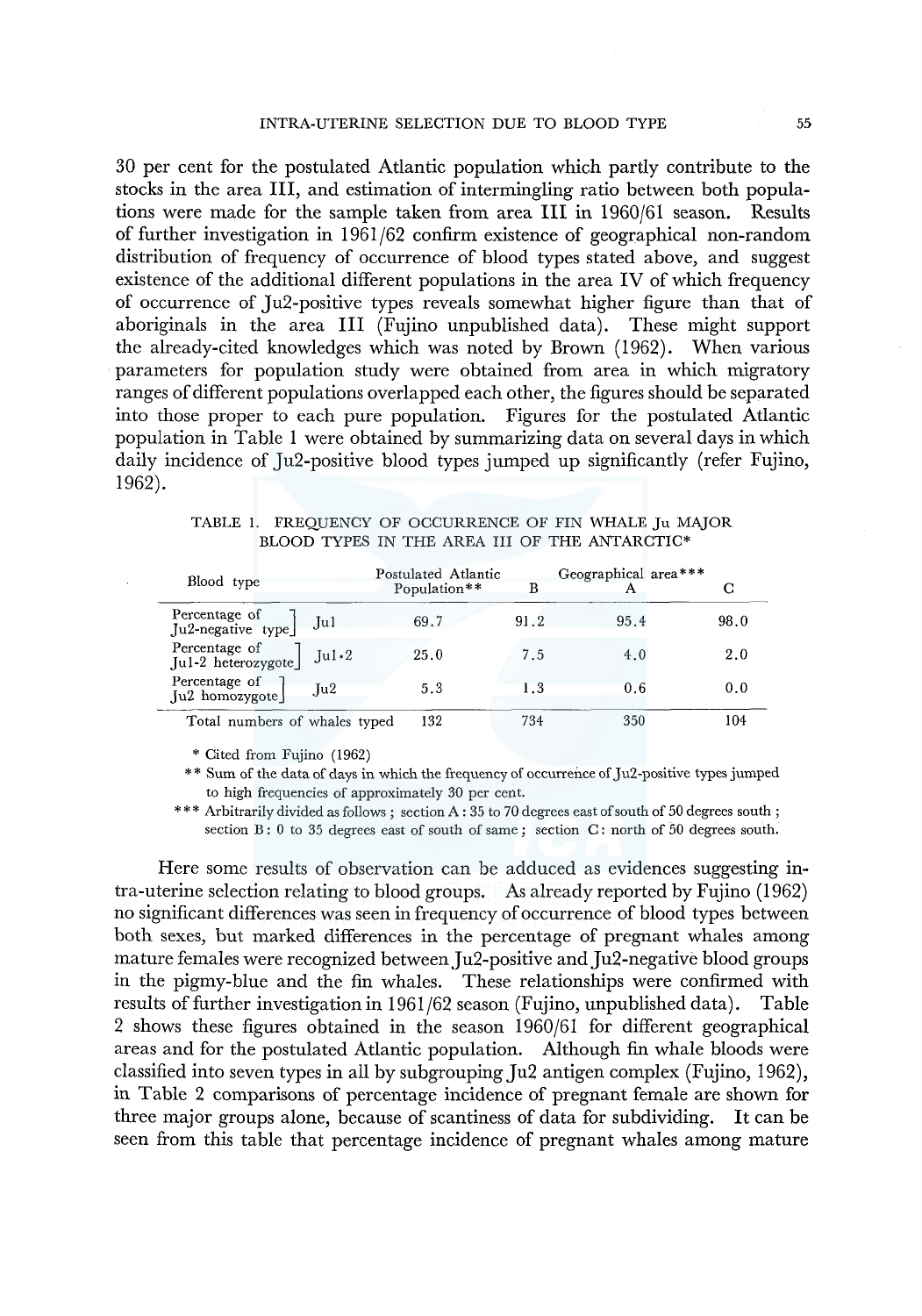females reveals lower figure in **Jul** group than that in Ju2-positive groups. Similar type of observations were reported for human already. For instance, basing upon his observations on marked differences of rate of miscarriage between compatible and incompatible matings for ABO blood groups, Matsunaga and Itoh (1954) state that there should be differential natality rates between these two types of

| TABLE 2. DIFFERENCE OF PERCENT OF PREGNANCY BY BLOOD |
|------------------------------------------------------|
| TYPES AMONG ADULT FEMALE WHALES*                     |

| Blood<br>type              |                                   |           |                                                         |                   |                      |
|----------------------------|-----------------------------------|-----------|---------------------------------------------------------|-------------------|----------------------|
|                            | Postulated Atlantic<br>population | в         | А                                                       | Sum of<br>A and B | Pigmy-blue<br>whales |
| Ju2-positives              | $78.9(19)$ **                     | 73,3(30)  | 40.0(5)                                                 | 68.6(35)          | 71.4(7)              |
| Ju2-negatives              | 63.9(36)                          | 61.6(307) | 51,5(101)                                               | 59.1(408)         | 32,8(61)             |
| * Cited from Fujino (1962) |                                   |           | ** Figures in parentheses show number of samples typed. |                   |                      |

matings. Basing upon data collected at maternity hospitals, Boorman (1950) and Bryce et al. (1950) find with regard to compensatory mechanisms against intrauterine selection that rate of conception in mother population reveals the highest figure in AB group than those in any other three groups belonging to ABO blood group system. According to analogical construction from these phenomena in human being, above-stated observations in whales might suggest that there should be significant differences by blood types in the rates of fertilization or of miscarriage or in both.

As alredy reported by Fujino (1962) most donors classified as **Jul** type homozygote have anti-Ju2 isoantibodies in their serum, and moreover isoantibodies are positively detected with reference to three kinds of Ju2 specificities in fin whales.

|                             | cells of:        |      |        |     | no. 313 serum**            |        |                                 | cells of:                                                                                     |     |                |                                 |                | no. 1161 serum*** |                    |
|-----------------------------|------------------|------|--------|-----|----------------------------|--------|---------------------------------|-----------------------------------------------------------------------------------------------|-----|----------------|---------------------------------|----------------|-------------------|--------------------|
| type                        | no.              |      |        |     | 16 32 64 128 256           |        | type                            | no.                                                                                           |     |                | 8                               | 16             | 32 64 128         |                    |
| $\mathbf{I}$ ul             | 313              |      |        |     |                            |        | $\lceil \mathrm{u} \rceil$      | 1275                                                                                          |     |                |                                 |                |                   |                    |
| Ju1.2 <sub>s</sub>          | 394              | ╫╫   | $+$    | ⊹   |                            |        | $\text{Jul·2}_3$                | 1279                                                                                          |     |                |                                 |                |                   |                    |
| Ju1.2 <sub>2</sub>          | 403              | ╫    | #      | ╫   | $^+$                       | $^{+}$ | $\lceil u \rceil \cdot 2$ ,     | 1301                                                                                          |     |                | $^+$                            | $^+$<br>$^{+}$ |                   |                    |
| Ju1.2                       | 349              | ╫    | #      | ₩   | $+$                        | 一乎。    | Ju1.2 <sub>1</sub>              | 1348                                                                                          |     |                | ╫                               | ₩<br>╫         | $^+$              | $^{+}$             |
| type                        | cells of:<br>no. | 4    | 8      | 16  | no. $1374$ serum**<br>- 32 | - 64   | cells of:<br>type               | no.                                                                                           | Ι.  | $\overline{2}$ | no. 121 serum<br>$\overline{4}$ |                | 2                 | no. 368 serum<br>4 |
| Jul                         | 1275             |      |        |     |                            |        | Jul                             | 313                                                                                           |     |                |                                 |                |                   |                    |
| Ju1.2                       | 1279             | $^+$ | $\div$ |     |                            |        | $\mathbf{u}_1 \cdot \mathbf{2}$ | 394                                                                                           |     |                |                                 |                |                   |                    |
| $\lceil ul \cdot 2, \rceil$ | 1301             | ╫    | ₩      | $+$ | $^{+}$                     |        | $\mathrm{Iul.2}_{2}$            | 403                                                                                           |     |                |                                 | $^{\rm +}$     |                   |                    |
| $\lceil \text{ul·2} \rceil$ | 1348             | ╫    | #      | ₩.  | $+$                        | $+$    | $\text{Jul·2}_1$                | 349                                                                                           | $+$ |                |                                 | ╫              | $^+$              | $^+$               |
|                             |                  |      |        |     |                            |        |                                 | * Blood types of these donors are Jul (nos. 313 and 1374), Jul $\cdot$ 2, (nos. 368 and 1161) |     |                |                                 |                |                   |                    |

TABLE 3. TITRATION OF ISOAGGLUTININ OF FIN WHALE, NOT INACTIVATED\*

and  $Ju 1·2<sub>3</sub>$  (no. 121).

\*\* Specific hemolysis were observed up to dilutions I: 8 in no. 313 serum and I: 2 in no. 1374 serum against Ju 2 positive cells.

\*\*\* Specific hemolysis was observed at dilutions 1:1 through 1:4 against nos. 1301 and 1348 cells.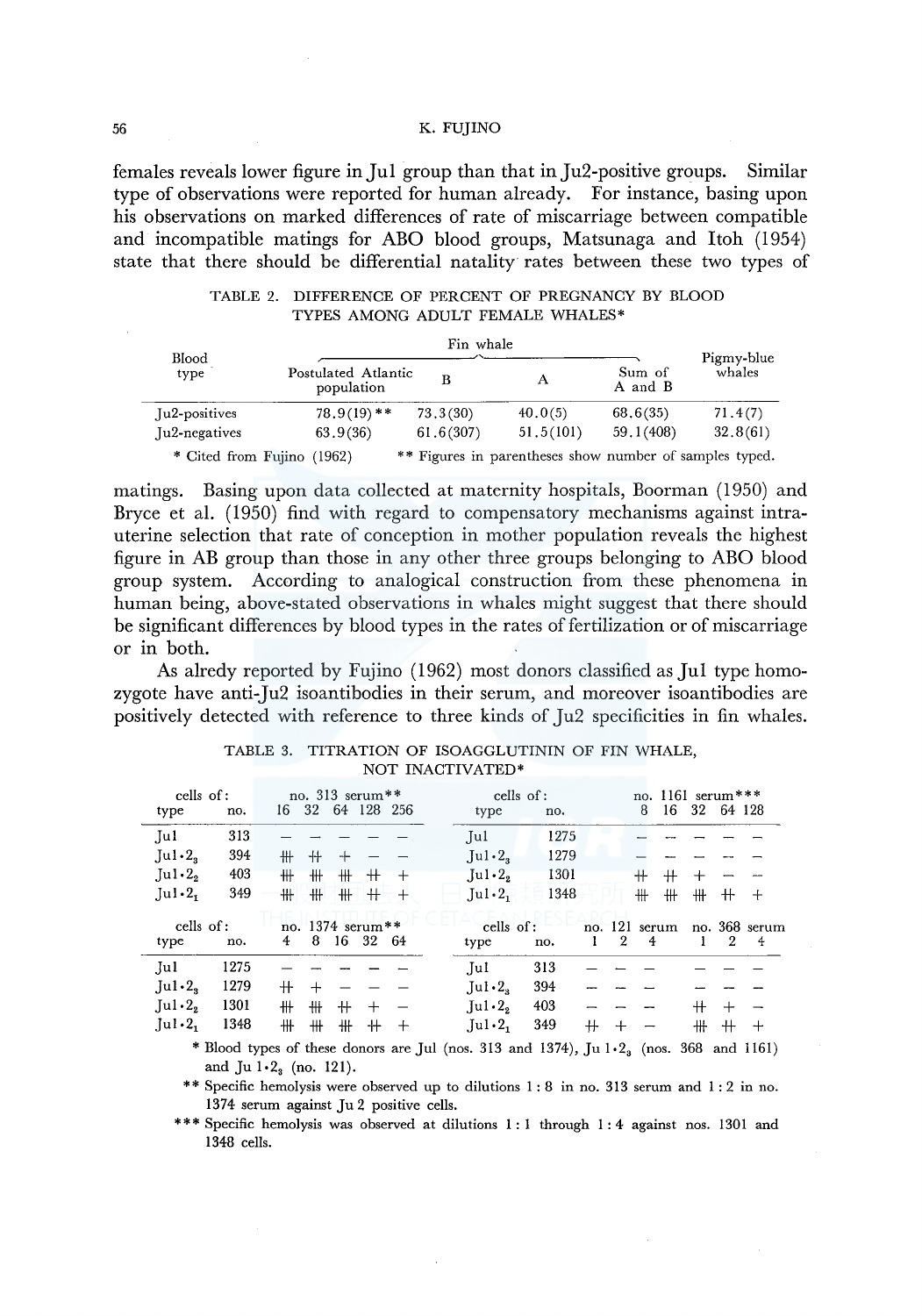That is, Ju2<sub>3</sub> subtype donors had isoantibodies for Ju2<sub>1</sub> and Ju2<sub>2</sub>, Ju2<sub>2</sub> donors had isoantibody for  $Ju2_1$ , while  $Ju2_1$  had no isoantibody. Table 3 shows titrating results for several examples of these isoserums. No isoserum for Jul has been discovered. Most fresh isoserums possessing antibodies specific to Ju2, derived from Jul type donors, agglutinated  $\lceil u_1 \rceil$  cells at dilutions ranging from 1:2 to 1:256 and hemolysed at dilutions between  $1:1$  and  $1:16$  when not inactivated. However, two examples of isoserums taken from Jul type female donors (nos. 301 and 347), which have ovaries with functional corpus luteum and congested uterus but lack fetus, revealed marked high titer. Table 4 shows comparisons of agglutinin

# TABLE 4. COMPARISON OF AGGLUTININ TITER OF ISOANTIBODIES OF JU 1 TYPE OF FIN WHALES AT VARIOUS PHYSIOLOGICAL CONDITIONS, EXAMINED BY INDIRECT COOMB'S TEST (l.C.T.)

|                         | Physiological condition | no. of samples<br>examined                                          | range of titer* |                   |
|-------------------------|-------------------------|---------------------------------------------------------------------|-----------------|-------------------|
| male                    | mature                  |                                                                     | 8               | $1:4 \sim 1:512$  |
| female                  | mature,                 | resting                                                             | 5               | $1:4 \sim 1:512$  |
| ,                       | ,                       | pregnant                                                            | 9               | $1:4 \sim 1:1024$ |
| ,                       | ,                       | non-pregnant, but<br>with functional corp.<br>lutea, excluding nos. | 11              | $1:4 \sim 1:1024$ |
|                         |                         | 301 & 347                                                           |                 |                   |
| $\overline{\mathbf{1}}$ | ,                       | no. $301**$<br>55                                                   |                 | 1:2048            |
| "                       | ,,                      | no. 347**<br>۰,                                                     |                 | 1:4096            |

\* Tested against  $Ju2_1$  homozygote cells. The rabbit serum prepared by injecting fin whale serum does not agglutinate whale cells at dilution used.

\* \* Probable abortive 2 females out of 13 samples with a functional corpus luteum in their ovary but lacking fetus.

titer by different physiological conditions for these anti-Ju2 isoantibodies derived from Jui type donors. Titrations of isoserums were made by means of Indirect Coomb's Test (I.C.T.). These observations suggest that titers of isoantibodies of the Jui mothers have risen by isoimmunization between fetus and mother which followed conception of Ju2-positive fetus and that subsequently the fetus seemed to be miscarriaged by hemolytic diseases some time before the mother whale was captured.

No other anatomical observation has been made for this problem at present. While it has not been solved yet how soon do the enlarged and congested uterus regress and do functional corpus luteum diminish into corpus albicans. If these physiological regression would be accomplished in a comparable shorter interval, it might be reasonable to presume that a very limited number of miscarriages are anatomically confirmed at present, even if extensive observations are attempted.

Above-stated facts suggest that intra-uterine selections occur at fairly high frequency in incompatible mating of Jul female  $\times$  Ju2-positive male. Though no direct evidence suggesting selection in another incompatible mating of Ju2 female  $\times$ Jul or Jul  $\cdot$ 2 male has been obtained, it can be assumed that this selection might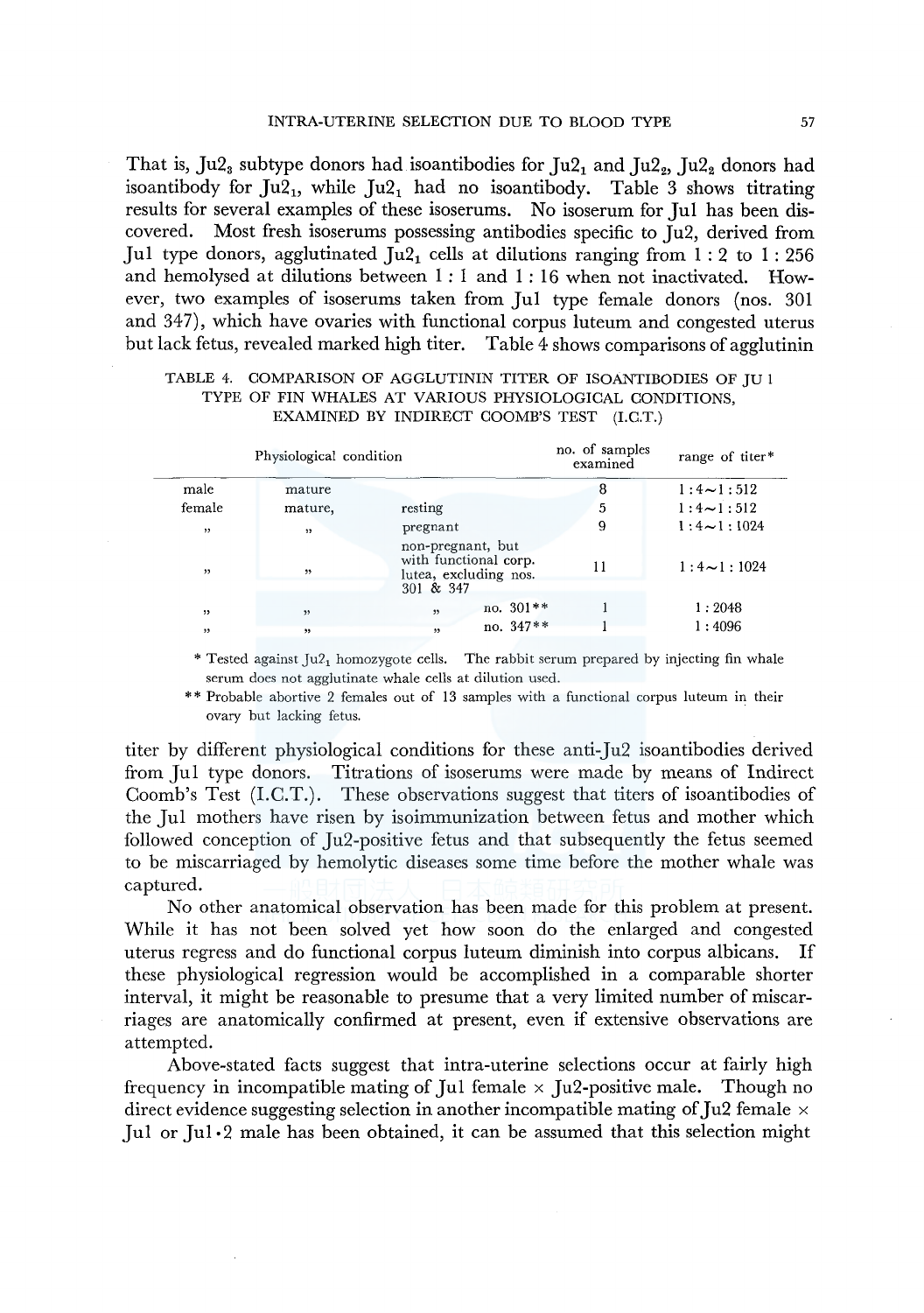occurs at lower frequency than in the former incompatible mating in the recruiting generation in all, because 1) no isoantibody for Jul has been found in the serums of Ju2 donors, and 2) Ju2 homozygote has very low frequency of occurrence in the population.

In the case of human beings, differential natality rates between incompatible and compatible matings can be observed after second conception of each individual for Rh blood group system, but even in first conception already for ABO system. It is thought to closely relate to these facts that natural isoantibodies for Rh factor occur irregularly at low frequency, while those for A or B factor occur always in connection with existence of erythrocyte antigens (Matsunaga, 1959). As already stated, most Jul type donors have isoantibodies specific to Ju2 in fin whales, so that it can be surmised that intra-uterine selection in this species occurs already even in first conception, although no available observation has been made so far.

# RELATIONS BETWEEN FREQUENCIES OF OCCURRENCE OF BLOOD TYPES AND OF INTRA-UTERINE SELECTION

Fujino (1962) states that prenatal mortality rate due to intra-uterine selection will closely depend upon the frequency of occurrence of Ju blood groups. Analysis of these quantitative relationships will be attempted in this paragraph. First of all genetic relationships should be discussed. After considering far lower figures in relative frequency of occurrence of  $\text{Ju} \cdot 2$  heterozygote against those which are expected from hypothetical two allelic system for random mating population and parentages between mother and fetus, Fujino (1960) proposed that three allelic genes including a dominant or recessive gene will be involved in the Ju blood group system for the north Pacific fin whale population. In the results of investigation for the Antarctic fin whale population, however, observed figures of relative frequency for major three blood groups are well consistent with those which are expected from major two equal allelic genes for the random mating population (see Table 1). Furthermore, it became to be obvious that Ju2 antigen was subdivided into three kinds of subtypes, so that it can be assumed so far that four allelic genes including one (j1) for Jul antigen and three ( $j2<sub>1</sub>, j2<sub>2</sub>$  and  $j2<sub>3</sub>$ ) for Ju2 antigen complex equal each other are involved for Ju blood group system of the Antarctic fin whales. According to this hypothesis phenotype-genotype relationships can be expressed as those in Table 5. As shown in Table 3, differential intensity in agglutination reaction is observed among these three subtypes for the same reagent, and some evidences have been obtained which suggest existence of subtypes among Ju2-positive groups for the North Pacific whales also (Fujino, 1960, Table 7). These facts may lead neccesity in future to re-consider allelic system and biases in relative phenotypic frequency which may be reflected by existence of subtypes and dosage effect. In Table 5 are shown relative frequencies of three major phenotypes in the random mating population, where summarized frequency of allelic genes  $j2_1$ ,  $j2_2$  and  $j2_3$ controlling three specificities of Ju2 antigen complex is  $q$  and that of jl is  $p$ .

Secondly, should be noted definition of compatible-incompatible relationships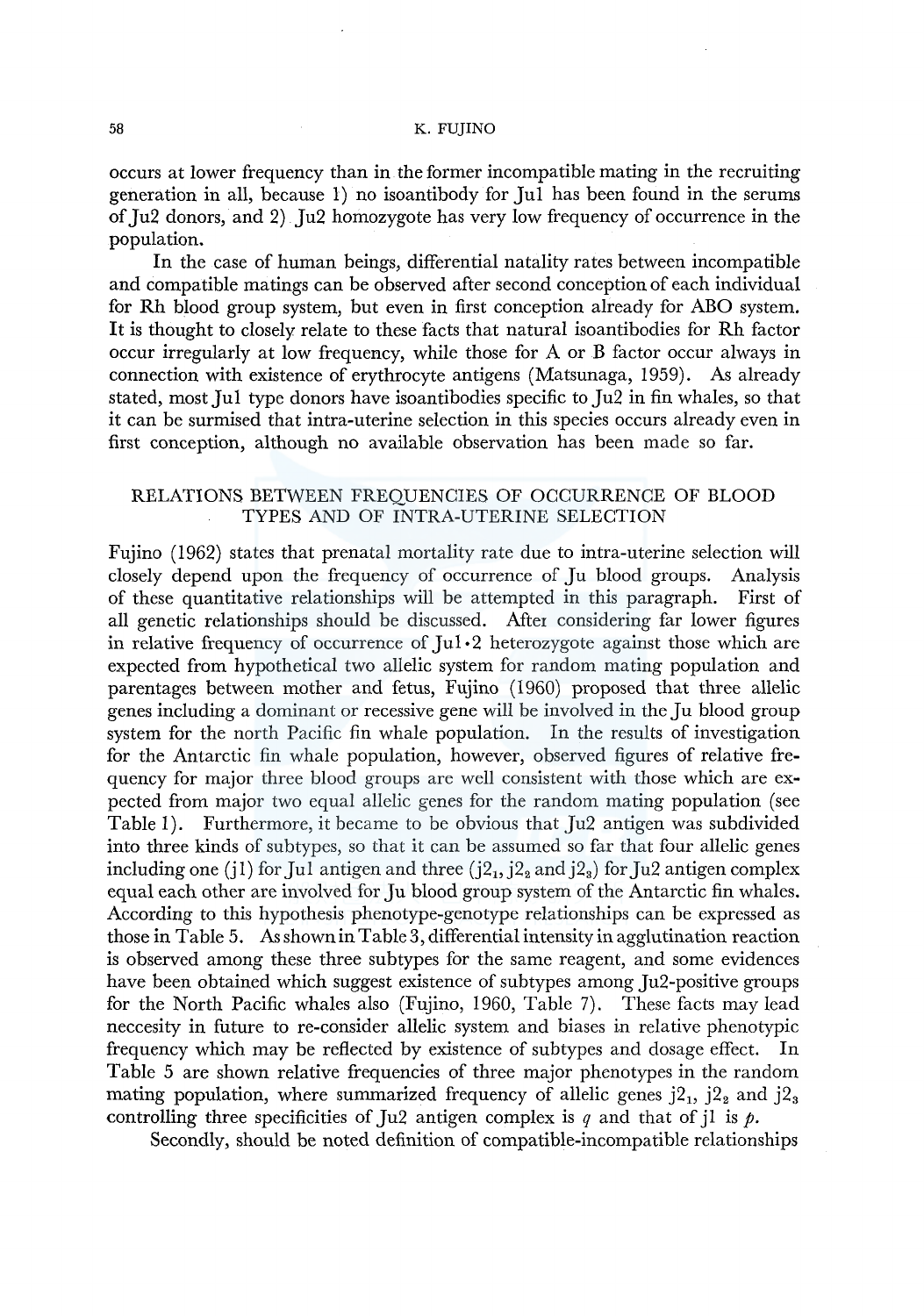of pregnancy or mating in relation to blood groups of whales. According to  $Ma$ . tsunaga (1959), incompatible pregnancy means a case which erythrocytes of cow does not possess an antigen, which is hereditarily derived from bull and exists in fetal blood. All other cases belong to compatible pregnancy. Incompatible mating is the combination which may cause incompatible pregnancy, and other combinations

| TABLE 5. PHENOTYPE-GENOTYPE RELATIONSHIPS FOR THE ANTARCTIC |  |                                               |                |  |  |  |
|-------------------------------------------------------------|--|-----------------------------------------------|----------------|--|--|--|
|                                                             |  | FIN WHALE IU BLOOD TYPES UNDER A HYPOTHETICAL |                |  |  |  |
|                                                             |  |                                               | ALLELIC SYSTEM |  |  |  |

|              | Phenotype                  | Genotype                                      | Frequency of occurrence in*<br>the population at Hardy-<br>Weinberg's Equilibrium |  |  |
|--------------|----------------------------|-----------------------------------------------|-----------------------------------------------------------------------------------|--|--|
| Ju2-negative | Jul                        | il<br>- j1                                    | $b^2$                                                                             |  |  |
|              | $\int \text{Id} \cdot 2_3$ | $j2_3$<br>11                                  |                                                                                   |  |  |
|              | Ju1.2 <sub>2</sub>         | j2 <sub>2</sub><br>j1                         | $2$ $pq$                                                                          |  |  |
| Ju2-positive | $\int \ln 1 \cdot 2$       | $j1 \t j2_1$                                  |                                                                                   |  |  |
|              | $\int \text{Ju2}_3$        | $j2_3 j2_3$                                   |                                                                                   |  |  |
|              | Ju2 <sub>2</sub>           | $j2_3 j2_2, j2_2 j2_2$                        | $q^2$                                                                             |  |  |
|              | $Ju2_1$                    | $j2_3$ $j2_1$ , $j2_2$ $j2_1$ , $j2_1$ $j2_1$ |                                                                                   |  |  |
|              |                            |                                               |                                                                                   |  |  |

\* Freq. of occurrence of j1 gene is  $\beta$ , summarized freq. of  $j2_1, j2_2$  and  $j2_3$  is  $q$ , and amount to 1.

belong to compatible mating. Table 6 shows these compatible-incompatible combinations related to major three phenotypes of Ju blood group system. As available data are not sufficient to analyse the problems under considering for subtypes, following discussions in the present paper will be undertaken in accordance with combinations in Table 6.

| TABLE 6. COMPATIBLE-INCOMPATIBLE PREGNANCIES AND MATINGS |        |  |
|----------------------------------------------------------|--------|--|
| IN FIN WHALE JU MAJOR THREE BLOOD TYPES                  |        |  |
| pregnancy                                                | mating |  |

|                        | pregnancy                 |              |                                     | mating      |                                |                          |      |
|------------------------|---------------------------|--------------|-------------------------------------|-------------|--------------------------------|--------------------------|------|
|                        |                           |              |                                     |             |                                |                          |      |
| compatible             |                           | incompatible |                                     | compatible  |                                | incompatible             |      |
|                        |                           |              |                                     |             |                                |                          |      |
| mother                 | fetus                     | mother       | fetus                               | female male |                                | female                   | male |
| Jul.                   | Jul                       | Jul          | $\lceil \mathrm{ul} \cdot 2 \rceil$ | .Jul        | $\times$ Jul                   | $Ju1 \times Ju1 \cdot 2$ |      |
| $\rm Ju2$              | $\lceil u^2 \rceil$       | Ju2          | $\text{Iul-2}$                      |             | $\lceil u^2 \times u^2 \rceil$ | $Ju1 \times Ju2$         |      |
| Ju1.2                  | Jul.                      |              |                                     |             | $Ju1.2\times Lu1$              | $Ju2\times Ju1-2$        |      |
| $\mathbf{u}$ $\cdot$ 2 | $\lceil u \cdot 2 \rceil$ |              |                                     |             | $Ju1.2\times Ju1.2$            | $Ju2\times Ju1$          |      |
| Ju·2                   | Ju2                       |              |                                     |             | $Ju1.2\times Ju2$              |                          |      |

Next problems to be considered are compensatory mechanisms against selection for heterozygotes. Phenotype to be selected disadvantageously by maternalfetal incompatibility of blood types is always heterozygous fetus to be born from incompatible matings. This means that equal numbers of two kinds of major allelic genes controlling antigens Jul and Ju2 eliminate from the population in each occasion of selection. If this phenomenon would merely progress, gene frequency of the population should promptly shift and in consequence will be attained monomorphism consisting of one gene which had higher frequency at the ancestral population. In real natural population, however, polymorphism is generally maintained.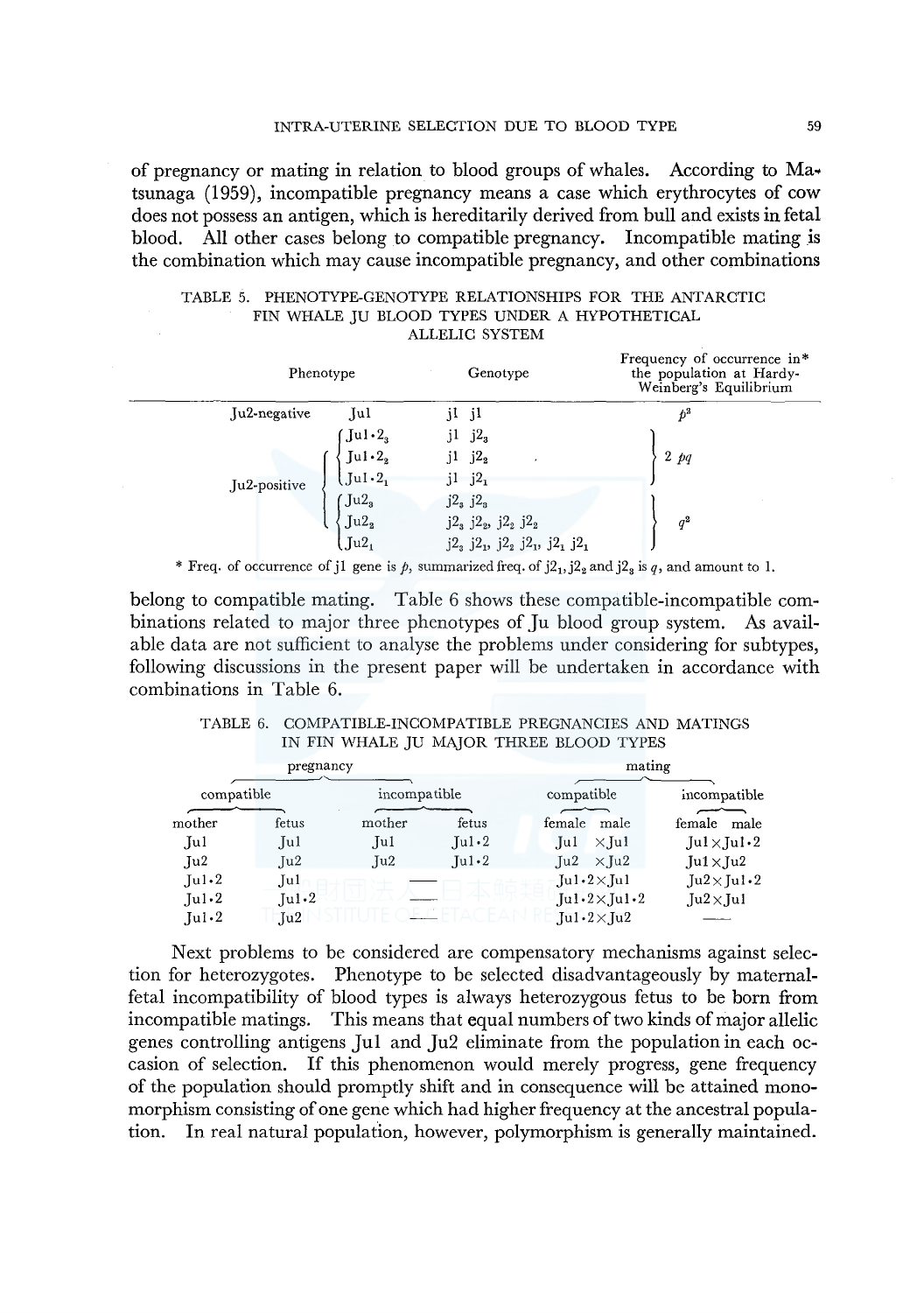Regarding to these facts Matsunaga and ltoh (1954) state that the mortality rate of eliminating heterozygotes is so high that mutation could not sufficiently compensate the losses of genes in each generation. At present following several phenomenon are discussed in population genetics for human blood groups as the possible mechanisms for maintaining polymorphism.

a) Excessive natality rate of heterozygous fetus in compatible mating: After reporting excessive natality of MN type child in the mating of MN mother  $\times$  MN father and of AB type child in the mating of AB mother  $\times$ AB father in human, Matsunaga (1954) states that heterozygous fetuses are disadvantageouly selected in incompatible mating, while in compatible mating number of this type of child which are actually born exceeds expected figure. Though sufficient evidences suggesting these similar phenomena have not been obtained yet in whales because of scantiness of data, it might be interpreted that differential rates of pregnancy between Jul and Ju2-positive blood groups which was described in the previous paragraph might consist of two elements of decline by intra-uterine selection in Jul group cows and of excessive natality of Jul ·2 heterozygous calves in Jul ·2 heterozygous cows, if similar trends would be involved.

b) Selective interaction between different blood group systems : After partitioning the matings, that had produced miscarriages or stillbirths, by MN and ABO incompatibility jointly of human blood groups, Matsunaga (1960) found a significant excess in the MN compatible, ABO incompatible mating and states that this might suggest that selection of heterozygous child due to ABO incompatible tend to occur more frequently in compatible mating than in incompatible mating relating to MN blood group system. Although no information relationg to the similar type of facts has been available yet in whales, it must be important problem to be discussed in subsequent studies. Additional several observations were reported in relation to blood group and span of life for human being (Allan, 1953 a, 1953 b), but sufficient observations have not been available yet in whales.

According to the above-stated discussions, there are some differences of relative fitness in intra-uterine life between different phenotypes especially heterozygote and homozygotes, and then it can be thought that gene frequencies of a population are maintained by counterbalance between selection in incompatible mating and excessive natality in compatible mating for heterozygotes. If interactions between different blood group systems and some other factors could be thought to hardly influence upon selective and compensatory mechanisms, selective value and relative fitness could be calculated as follows. When selective value for heterozygous fetuses in incompatible mating are given as  $k$  and  $k'$  for two cases of which blood groups of cows are Jul and Ju2 homozygotes respectively and relative fitness is given as  $1 + K$  for heterozygote in compatible mating, incidence of intra-uterine selection are expressed as *q.k* and *p.k'* for the former two cases and excessive natality rate is  $K/2$  for the latter case, so that condition maintaining equilibrium for gene frequencies of a population is given by following formula.

[Jul] 
$$
k.q+
$$
][Ju2]  $k' . p =$ [[Ju1.2]  $K/2$  ............. [1]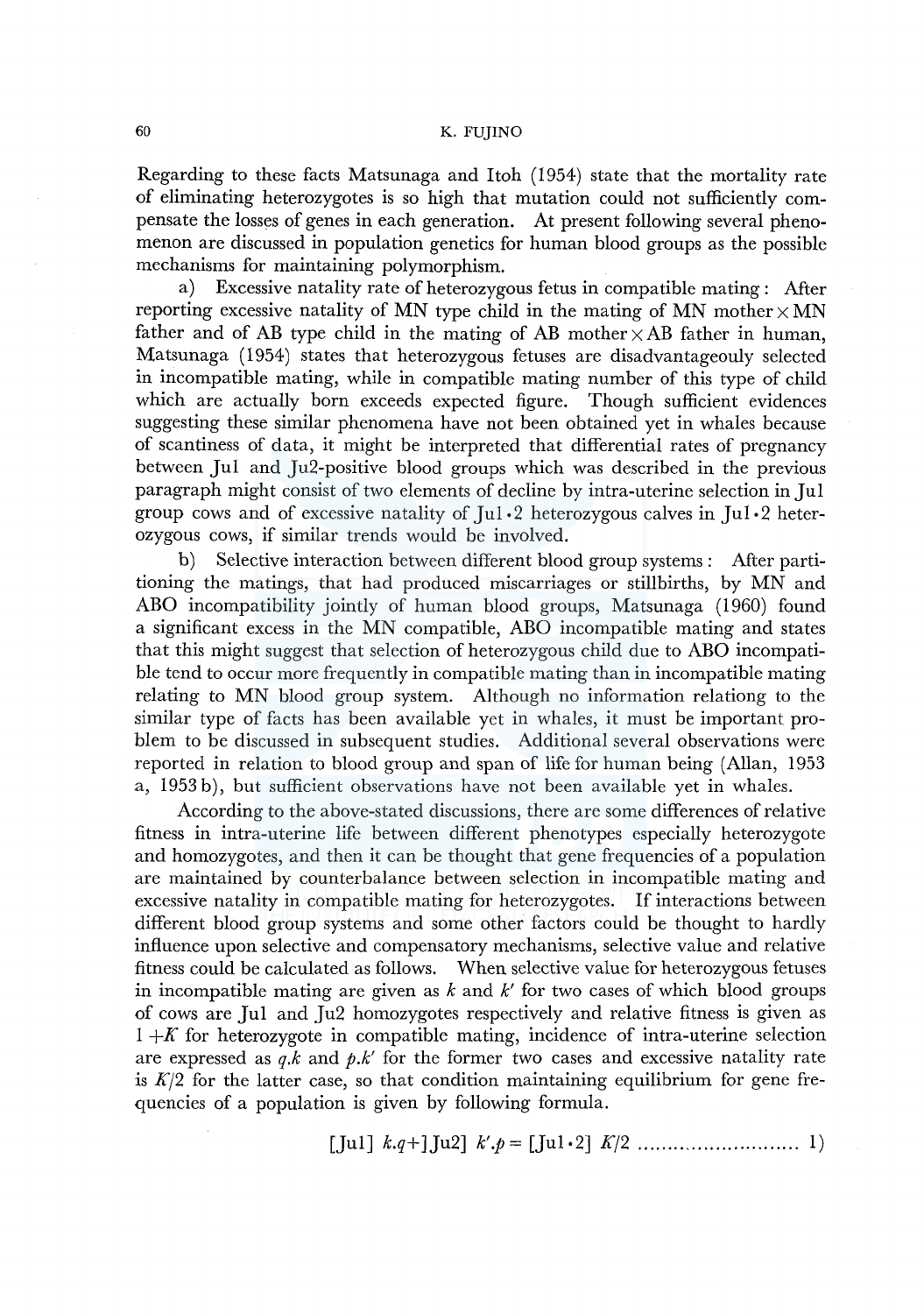, where  $1 \ge k$ ,  $k' \ge 0$ ,  $K \ge 0$ , and [Jul], [Jul · 2] and [Ju2] mean relative frequency of occurrence for each phenotype, and amount to 1 in all. As survivor of fetuses at the end of intra-uterine life are given by :

$$
\text{[Jul] } \left\{ \text{[Jul] } + \frac{\text{[Jul]} \cdot 2 \text{]} (2-k) + \text{[Ju2]} (1-k) \right\} \text{ for Jul homozygote cows,}
$$
\n
$$
\text{[Jul} \cdot 2 \text{]} \frac{2 + K}{2} \qquad \text{for Jul} \cdot 2 \text{ heterozygote cows,}
$$
\n
$$
\text{and [Ju2] } \left\{ \text{[Ju1]} (1 - k') + \frac{\text{[Ju1} \cdot 2 \text{]} (2 - k') + \text{[Ju2]} \right\} \text{for Ju2 homozygote cows}
$$

respectively, ratio between Pl and P2 which mean apparent rates of pregnancy in Jul and Ju2-positive types of cows is expressed as follows.

$$
P1/P2 = \frac{\{[Ju1 \cdot 2] + [Ju2]\} \{[Ju1] + \frac{[Ju1 \cdot 2]}{2} (2-k) + [Ju2](1-k)\}}{\frac{[Ju1 \cdot 2]}{2} (2+k) + [Ju2] \{[Ju1](1-k') + \frac{[Ju1 \cdot 2]}{2} (2-k') + [Ju2]\}} \dots \quad 2)
$$

As regards relations between k and k', it seems to be reasonable to assume as  $k \geq k'$ , judging from the facts that anti-Ju2 isoantibody is positively detected from serums of most Jul type donors while no isoantibody for Jul has been detected from Ju2 type donors. Then after applying the observed figures, which are shown in Tables 1 and 2, to Formulae 1 and 2, calculations were attempted for five cases of  $k' = k$ ,  $1/2k$ ,  $1/4k$ ,  $1/8k$  and  $0 \ll k$ . Parameters to be used in the present discussions should be those which were obtained from a pure population. For this purpose figures for the postulated Atlantic population of which Ju2-positive types occur in fairly high frequency are most appropriate at present, that is,  $\left[\text{Jul} \right] = 0.697$ ,  $\left[\text{Jul} \cdot 2\right] =$ 0.250,  $[\hat{J}u2] = 0.053$ ,  $\rho = 0.822$ ,  $q = 0.178$  and  $P1/P2 = 0.639/0.789 = 0.810$ . Percentage pregnancies for each blood group used here were obtained during Antarctic pelagic whaling season in which whales migrate there for feeding. It is generally accepted that pelagic whaling season does hardly overlap the seasons for copulation and parturition for the southern whales (Mackintosh and Wheeler, 1942, Laws, 1961). It may be thought therefore that this relative figure of percentage pregnancies between different blood groups obtained during whaling season approximately represent that of real population, even if female whales belonging to a population somewhat segregate by age or some other physiological factors during their migration to feeding grounds. The results of calculation are shown in Table 7. According to this table, figure of  $k$  shows an approximate constant of 0.37 for any cases of relations between k and k'. While, figure of k' fluctuates at ranges between 0.000 and 0.373 and *K* at ranges between 0.368 and 0.500. This figure of k means that prenatal mortality rate of heterozygous fetuses expected from Jul type mother whales at incompatible mating reach up to approximately 37 percent for the postulated Atlantic population. This figure corresponds approximately twice as the mortality rate of heterozygous A or B child at the matings of mother  $O \times$  father A or mother  $O \times$  father B (Matsunaga and Itoh, 1954).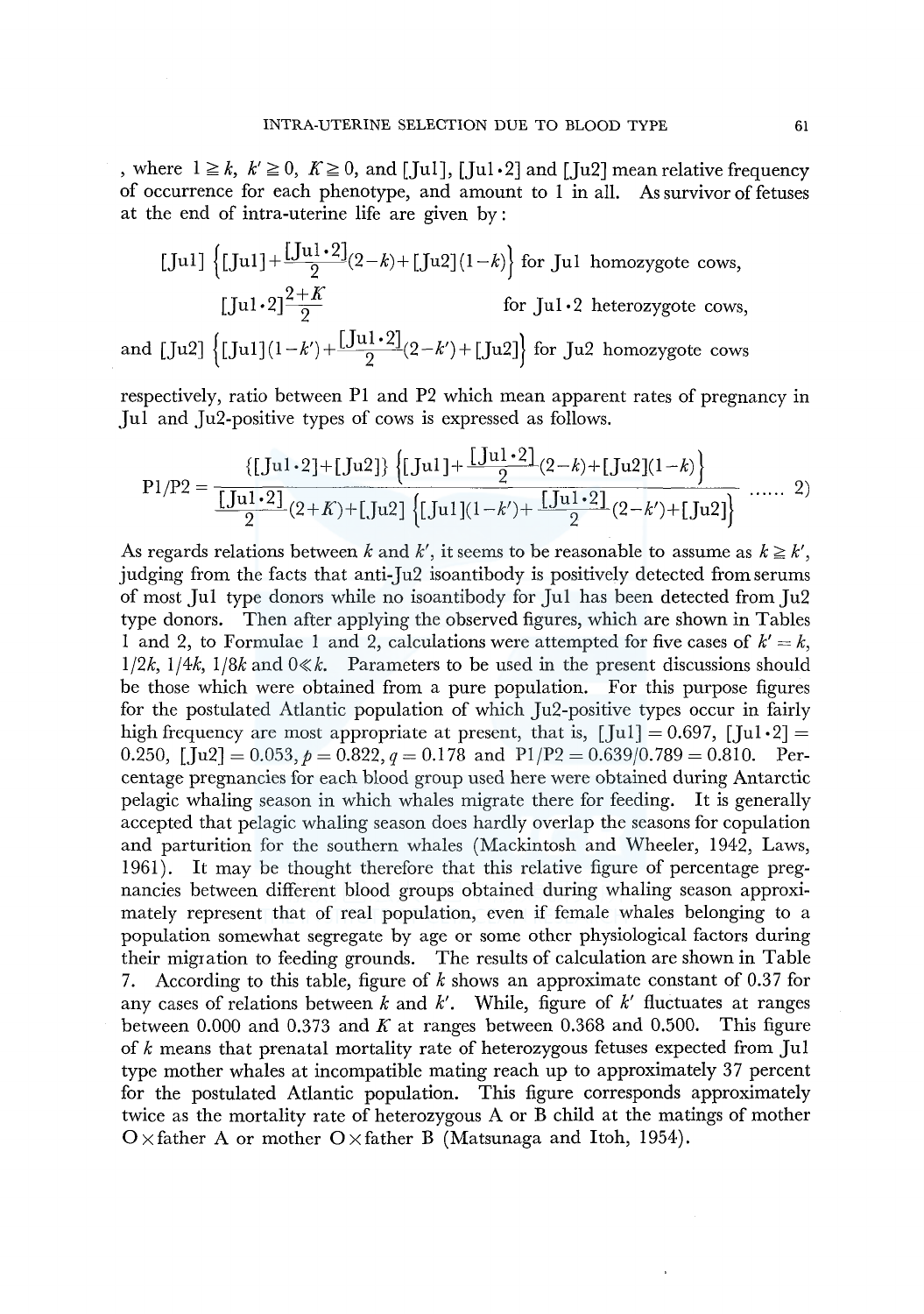|     | relation between<br>$k$ and $k'$ | $k*$  | $k'$ * | $1 + K^{**}$ |
|-----|----------------------------------|-------|--------|--------------|
| i   | $k' = k$                         | 0.373 | 0.373  | $-1.500$     |
| ii  | $k' = \frac{1}{3}k$              | 0.371 | 0.186  | 1.433        |
| iii | $k' = 1/k$                       | 0.370 | 0.093  | 1.401        |
| iv  | $k' = 1/k$                       | 0.369 | 0.046  | 1.384        |
| v   | $0 = k' \ll k$                   | 0.371 | 0.000  | 1.368        |

#### TABLE 7. CALCULATED FIGURES OF VARIOUS PARAMETRES FOR THE INTRA-UTERINE SELECTION OF FINBACK WHALES

\* selective values of heterozygous fetuses expected from Jui and Ju2 mother whales at incompatible matings.

\*\* relative fitness of heterozygous fetuses expected from  $\lceil u \rceil \cdot 2$  mother whales at compatible mating.

In the next place will be discussed general relationships between gene frequency and rate of intra-uterine selection of heterozygotes at incompatible mating in a population which gene frequencies are given as  $\beta$  and  $\beta$  controlling Jul and Ju2 antigens respectively, prenatal mortality rate (d) of heterozygous fetuses can be expressed as the summarized figure for two cases which blood groups of cows are Jul and Ju2 homozygotes.

$$
d = [(\text{Jul}] q.k + [\text{Jul}] p \cdot k' \dots \dots \dots \dots \dots \dots \dots \dots \dots \dots \dots 3)
$$

As the relations of  $p = 1-q$ , [Jul] =  $(1-q)^2$  and [Ju2] =  $q^2$  can be adopted to a random mating population, Formula 3 will be arranged for *q* as follows,

*d= q {(k-k')q2+(k'-2k)q+k}* .............................. 4)

, where  $1 \geq q>0$ . When being differentiated by q, Formula 4 will be

$$
d' = 3(k-k')q^{2} + 2(k'-2k)q + k \dots \dots \dots \dots \dots \dots \dots \dots \dots \dots 5)
$$

Mortality rate *d* will take a maximum figure at a point of

$$
q = \frac{2k - k' - \sqrt{k^2 - kk' + k'^2}}{3(k - k')}
$$
................. 6)

, where  $1 \geq q>0$  and  $1 \geq k \geq k' \geq 0$ .

Formulae showing relations between gene frequencies  $(p, q)$  and prenatal mortality rate  $(d)$  and figure of  $q$  at which  $d$  takes a maximum will be obtained from Formulae 4 and 6 for five cases of relations between *k* and *k',* presented already, as follows.

|                         |                          |                                     | i) When $k' = k$ $d = q(1-q)k$ takes a maximum at $q = 0.500$ |            |         |
|-------------------------|--------------------------|-------------------------------------|---------------------------------------------------------------|------------|---------|
| $\ket{ii}$              | ,                        | $= 1/2k$ , $= q(1-q)(2-q)k/2$       | , 55                                                          | $= 0.423$  |         |
| $\overline{\text{iii}}$ | $\overline{\phantom{a}}$ | $= 1/4k$ , $= q(1-q)(4-3q)k/4$      | $\overline{\phantom{a}}$                                      | $= 0.362$  | $\}$ 7) |
| iv)                     | 55                       | $= 1/8k$ , $= q(1-q)(8-7q)k/8$      | , 2                                                           | $= 0.355$  |         |
| $\mathbf{v}$            |                          | $0 \doteq k' \ll k$ , $= q(1-q)^2k$ | , ,                                                           | $= 0.333.$ |         |
|                         |                          |                                     |                                                               |            |         |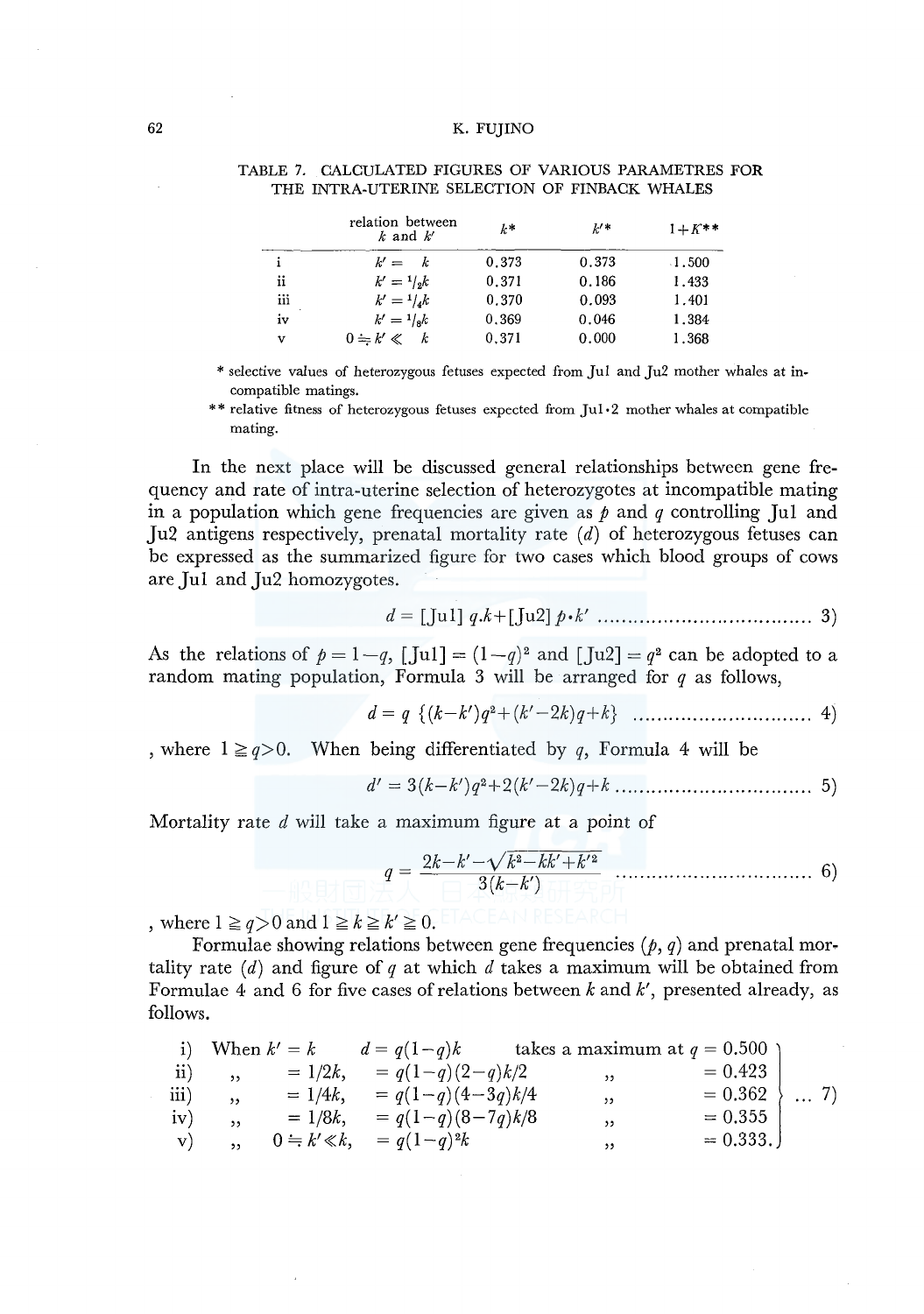When figures of *k* in Table 7 are put into Formula 7, relations between *d* and *q* will be drawn as Fig. 1. According to Fig. I prenatal mortality rate takes a maximum figure at a point of  $q = 0.500$  for a case of  $k = k'$  (curve 1) and reaches up to more than 9 percent of total recruiting generation of the population. In the postulated Atlantic population ( $p = 1-q = 0.822$ ) the figure of d is approximately 5 percent for any cases of relations between  $k$  and  $k'$ . If various parameters in Table 7 could be available for the aboriginal population of area III too, the figure of d might be es timated to not reach up more than 0.3 or 0.4



Fig. I. Relation between blood type gene frequency and frequency of occurrence of intra-uterine selection of heterozygous fetuses in randon mating ideal population of whales. Curves 1, 2, 3, 4 and 5 correspond to five cases of which relations between *k* and  $k'$  are  $k' = k$ ,  $=$   $\frac{1}{2}k$ ,  $=$   $\frac{1}{4}k$ ,  $=$   $\frac{1}{8}k$  and  $\frac{1}{2}0 \ll k$  respectively.

percent for the population. These figures include mortality rate at intra-uterine life only. Actually, however, perinatal mortality rate of recruiting generation must be enhanced with postnatal death of infants which is observed in human as fatal hemolytic diseases which follow incompatible pregnancies.

## SUMMARY

Basing upon the results of blood typing investigation, the author stated in his previous paper (Fujino, 1962) that in the area III of the Antarctic distribute at least two different breeding populations of fin whales which have different frequencies of occurrence of blood type each other, and that this might support the results of marking investigation reported by Brown (1954). Furthermore after discussing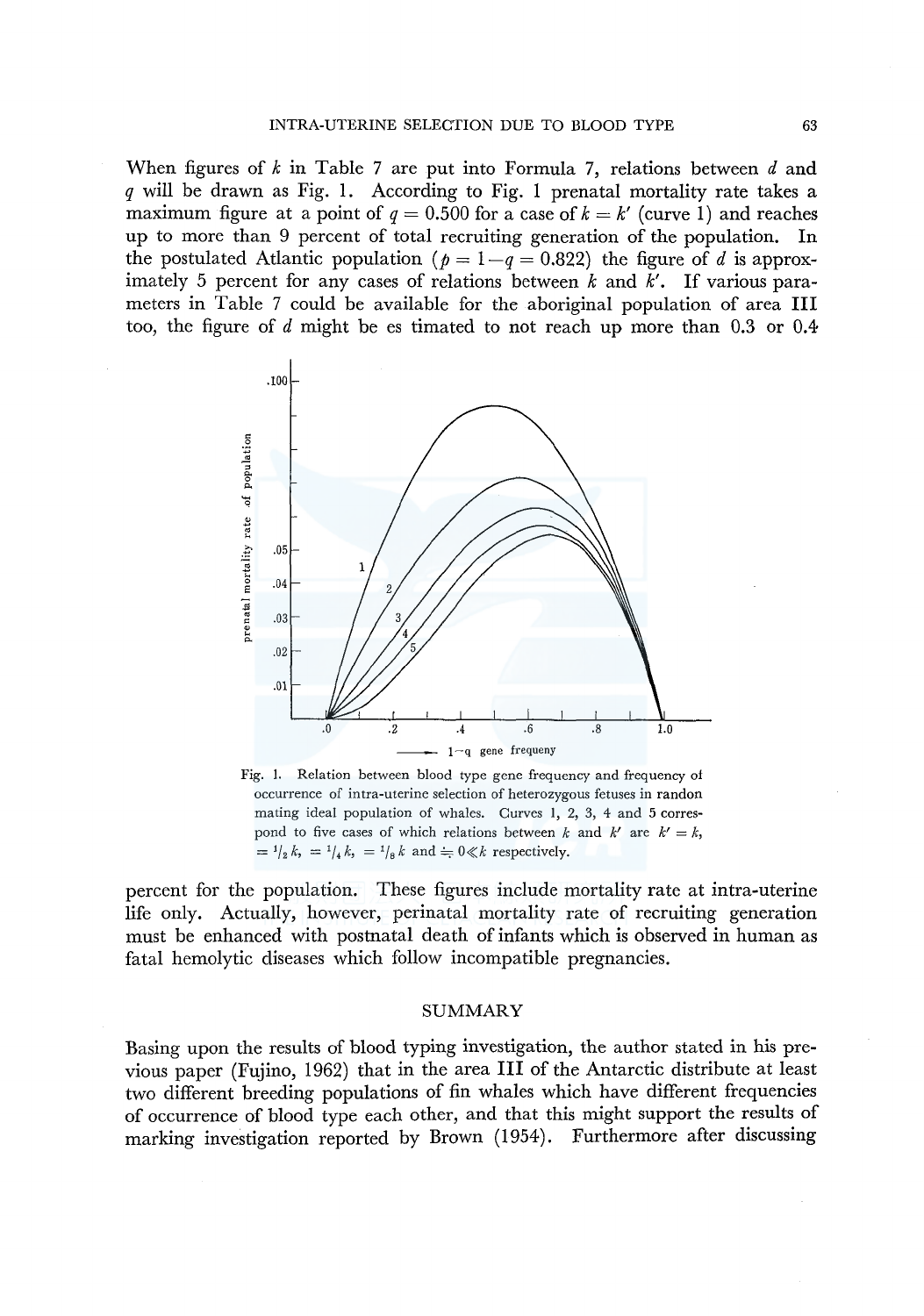relations between blood groups and other items of investigation, he described that significant differences were seen in the percentage pregnancy among mature females by blood groups. This suggest that intra-uterine selection caused by maternalfetal incompatibility of blood types, which has been reported for human beings and some other mammalian animals, takes place in whales also.

In the present paper, at first results of serological observation, that is, existence of natural isoantibodies, their hemolytic properties and marked ascending of titre of the isoantibody which seems to be caused by isoimmunization between fetus and mother are described as evidences relating to intra-uterine selection. Secondly, after basing upon an assumption of compensatory mechanisms for intra-uterine selection, quantitative relationships are discussed between frequency of occurrence of blood types and relative rates of pregnancy by blood groups, and estimation for the rate of incidence of the selection was made. Consequently, the author noted that in the postulated Atlantic population approximate 37 percent of heterozygous fetuses expected from Jui type females at incompatible mating were disadvantageously selected, and this figure correspond to approximate 5 percent of the recruiting generation of the population and this does not reach up more than 0.3 or 0.4 percent in the aboriginal population of the area III.

# ACKNOWLEDGEMENTS

The author is indebted to Dr. H. Omura, Director of the Whales Research Institute, Tokyo for orienting this study and to Dr. E. Matsunaga at the National Institute of Genetics, Mishima for his valuable comments. Dr. S. Tanaka at the Tokai Regional Fish. Lab. gave the author pertinent advices in introducing the formulae. Thanks are also due to the officers and the crews of the whaling factory ship, Kyokuyo-maru No. 2, who gave the author facilities and assistance.

## REFERENCES

ALLAN, T. M. (1953). Blood groups and reproduction, Lancet: 650-51.

- ALLAN, T. M. (1953). Blood groups and reproduction, Lancet: 1156-57.
- BOORMAN, K. E. (1950). An analysis of the blood types and clinical conditions of 2000 consecutive mothers and their infants. *Ann. Eugen.,* 15: 120-34.
- BROWN, S. G. (1954). Dispersal in blue and fin whales. *Discovery Rept.,* 26: 355-84.
- BROWN, S. G. (1962). The movements of fin and blue whales within the Antarctic zone. *Discovery Rept.,*  33: 1-54.
- BRYCE, L. M., JAKOBOWICZ, R., McARTHUR, N. and PENROSE, L. S. (1950). Blood group frequencies in a mother and infant sample of the Australian population. *Ann. Eugen.,* 15: 271-79.

FUJINO, K. (1960). Immunogenetic and marking approaches to identifying subpopulations of the north Pacific Whales. *Sci. Rept. Whales Res. Inst.*, 15: 85-142.

FUJINO, K. (1962). Blood types of some species of Antarctic whales. *American Naturalist,* 96(889): 205-210. GRUBB, R. and SjösTEDT, S. (1955). Blood groups in abortion and sterility. Ann. Human Genetics, 19: 183-94.

jAKOBOWicz, R., R. T. SIMMONS, andJ. P. CAREW (1961). Group A blood incompatibility due to the development of apparent anti-A<sub>1</sub> antibodies in a patient of subgroup A<sub>2</sub>, *Vox Sang.*, 6: 320–27.

LAws, R. M. (1961). Reproduction, growth and age of southern fin whales. *Discovery Rept.,* 31: 327-486. MACKINTOSH, N. A. (1942). The southern stocks of whalebone whales. *Discovery Rept.,* 22: 197-300.